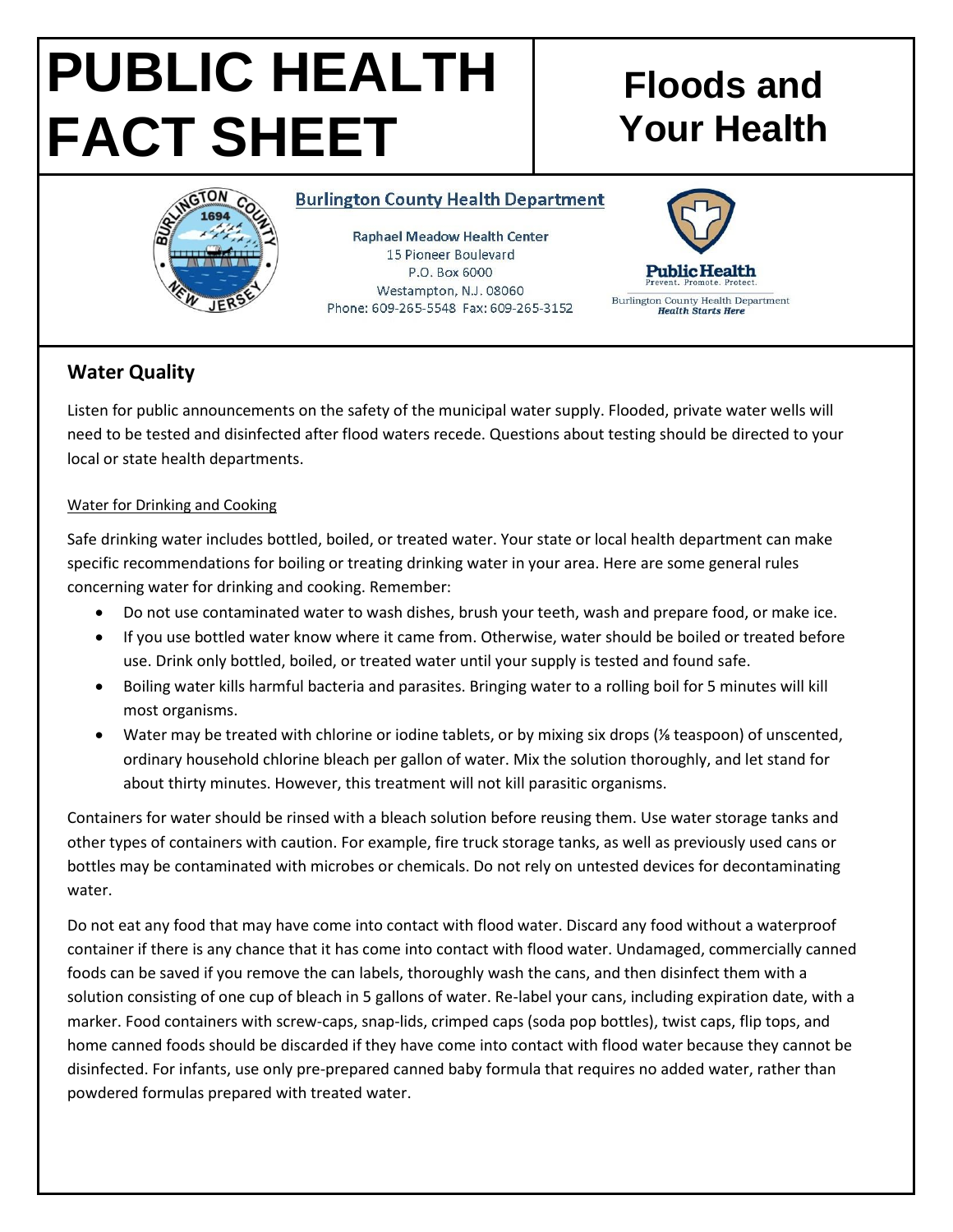## **Precautions When Returning to Your Home**

Electrical power and natural gas or propane tanks should be shut off to avoid fire, electrocution, or explosions. Try to return to your home during the daytime so that you do not have to use any lights. Use battery-powered flashlights and lanterns, rather than candles, gas lanterns, or torches. If you smell gas or suspect a leak, turn off the main gas valve, open all windows, and leave the house immediately. Notify the gas company or the police or fire departments or State Fire Marshal's office, and do not turn on the lights or do anything that could cause a spark. Do not return to the house until you are told it is safe to do so.

# **Cleanup of Flood Water**

When returning to your home after a flood, be aware that flood water may contain sewage. Protect yourself and your family by following these steps:

- Keep children and pets out of the affected area until cleanup has been completed
- Wear rubber boots, rubber gloves, and goggles during cleanup
- Remove and discard items that cannot be washed with disinfectant (such as mattresses, carpeting, rugs, upholstered furniture, cosmetics, stuffed animals, most paper products.
- Remove and discard drywall and insulation that has been contaminated with sewage or flood waters
- Thoroughly clean and sanitize all hard surfaces (such as flooring, concrete, molding, wood and metal furniture, countertops, appliances, sinks)
- Help the drying process by using fans, air conditioners, and dehumidifiers
- After completing clean up, wash your hands with soap and water. If your water has been compromised, use water that has been boiled for 1 minute and allowed to cool.
	- o Or you may use water that has been disinfected for personal hygiene use (solution of ⅛ teaspoon [~0.75 milliliters] of household bleach per 1 gallon of water). Let it stand for 30 minutes. If the water is cloudy, use a solution of  $\frac{1}{4}$  teaspoon (~1.5 milliliters) of household bleach per 1 gallon of water.
- Wash all soiled clothing and clothing worn during cleanup in hot water and detergent. These should be washed separately from uncontaminated clothes.
- Have your onsite waste-water system professionally inspected and serviced

# **Health Risks**

Flood waters and standing waters pose numerous health risks, including infectious diseases, chemical hazards, and injuries.

Eating or drinking anything contaminated by flood waters can cause diarrheal disease. To protect yourself and your family:

- Practice good hygiene and handwashing after contact with flood waters
- Do not allow children to play in flood water areas or with toys that have been contaminated
- Wash hands, drink, and cook with only bottled water, or water that has been boiled for at least 1 minute
- Bathe in a solution of ⅛ to ¼ teaspoon bleach per gallon of water, and allow to sit for 30 minutes before use Open wounds and rashes exposed to flood waters can become infected. To protect yourself:
- Avoid exposure to flood waters if you have an open wound
- Cover open wounds with a waterproof bandage
- Keep open wounds as clean as possibly by washing well with soap and clean water
- If a wound develops redness, swelling, or drainage, seek medical attention right away